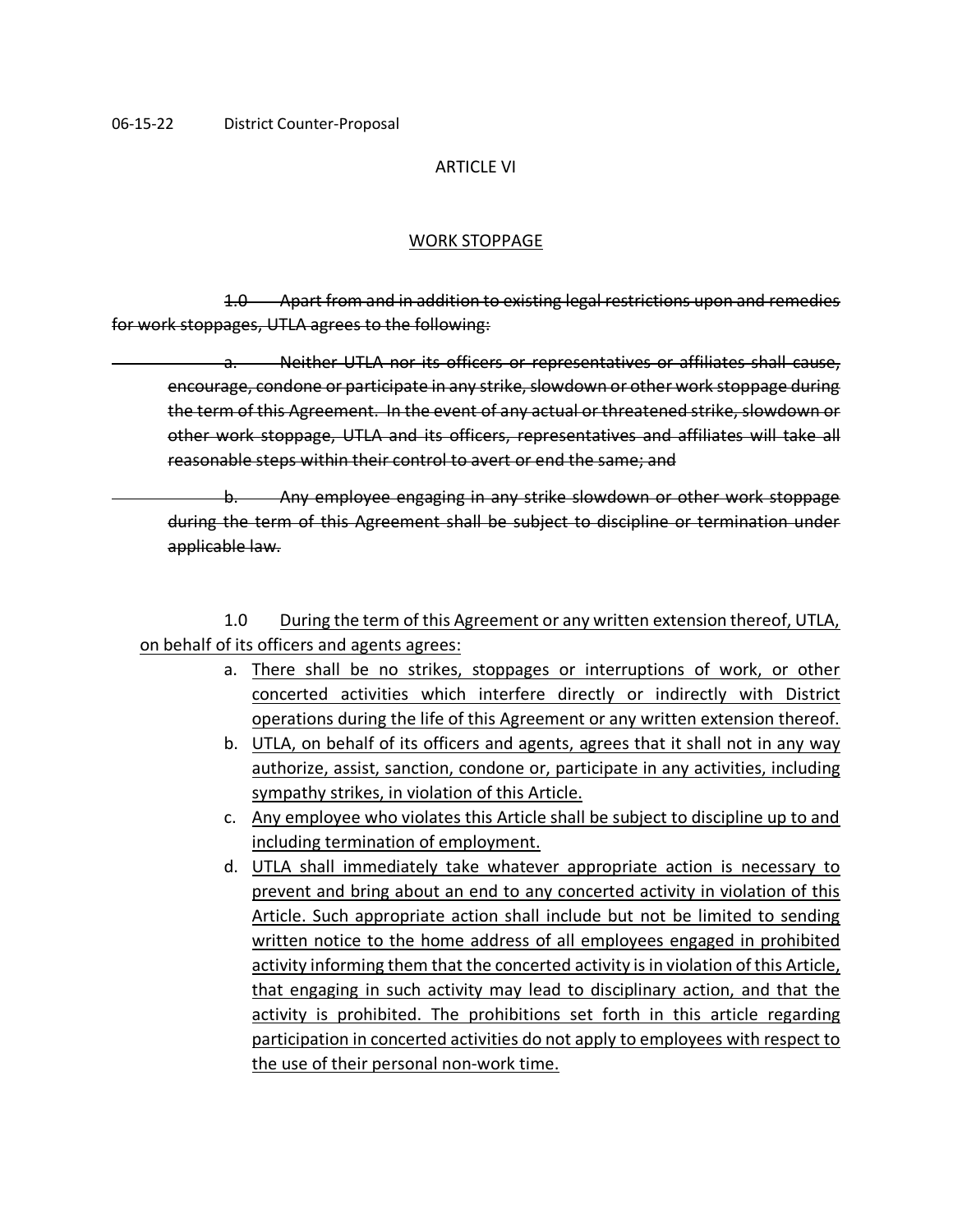# e. Nothing herein constitutes a waiver of the District's right to seek appropriate legal relief in the event of a violation of this Article.

1.1 Disputes arising under this Article are to be handled according to appropriate judicial proceedings rather than the grievance procedures of Article V.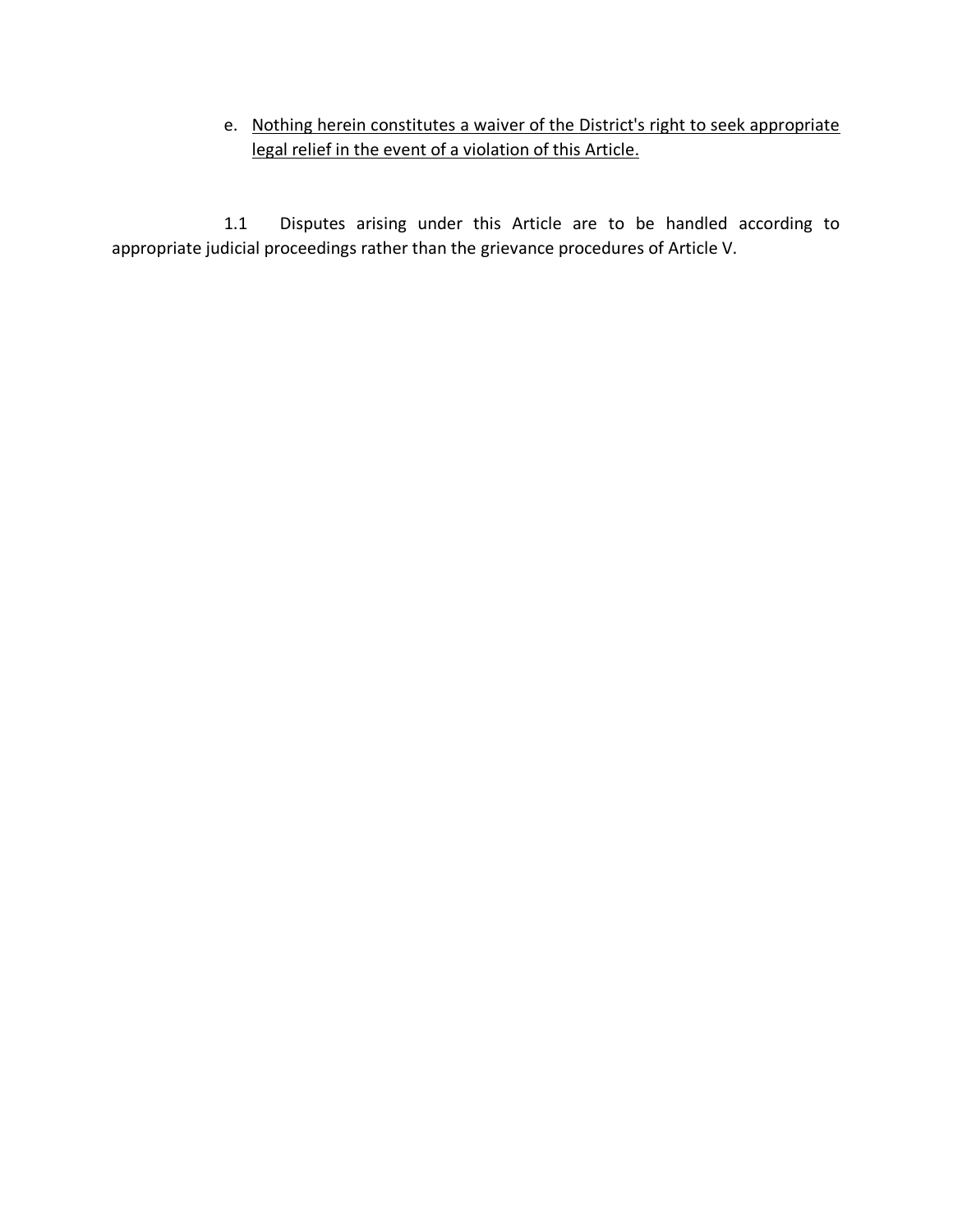06-15-22 District Counter Proposal

## **ARTICLE XXI**

#### **ADULT AND CAREER EDUCATION**

…

…

1.2 The District shall furnish UTLA annually, upon request, with a list of Adult Education assignments (class title, days and hours), listed by name, employee number, work location, and classification codes (including funding source and employment status of each unit member). **[AGREED]**

2.2 All "M" Basis contracts of employment shall be terminable at any time prior to expiration, but only for lack of funds, elimination or reduction of the educational offering, insufficient enrollment or attendance, or other good cause. **CCL**

2.3 Adult Education teachers shall be paid an additional \$10 per hour for every hour worked in the evening during a split shift, where the second shift is two hours or more after the end of the previous shift.

2.4 DACE teachers in out-of-classroom positions are subject to the 5-year limit described in Article IX-A, Section 9.0.

2.5 All paid assignments to special projects during school recesses shall be approved by the Local School Leadership Council

4.0 Staffing Procedures: for Part-time and Other Untenured Positions: For initial staffing purposes all part-time (18 hours or less per week) and other untenured full-time positions or courses are to be filled as set forth below. Refer to Article IX-A, Section 2.3 for DACE matrix procedure.

4.1 For any given academic term, the site administrator shall first develop a plan covering the courses to be offered and determine which of the current personnel are to be utilized. (See Section 4.7 and 4.8 below) These assignments need not be posted. **[CCL]**

4.2 All remaining new or vacant part-time positions or courses shall be posted at the applicable time-reporting site. The posting shall identify the subject(s), number of hours per week, class schedule and time(s), certification required, any special skills and qualifications, and the deadline for applications. **[CCL]**

4.3 The site administrator shall first consider those qualified applicants currently assigned to the site whose assigned schedule would not conflict with the additional work and who if selected, would remain in current status with the Division. "Qualified", as used in this subsection, means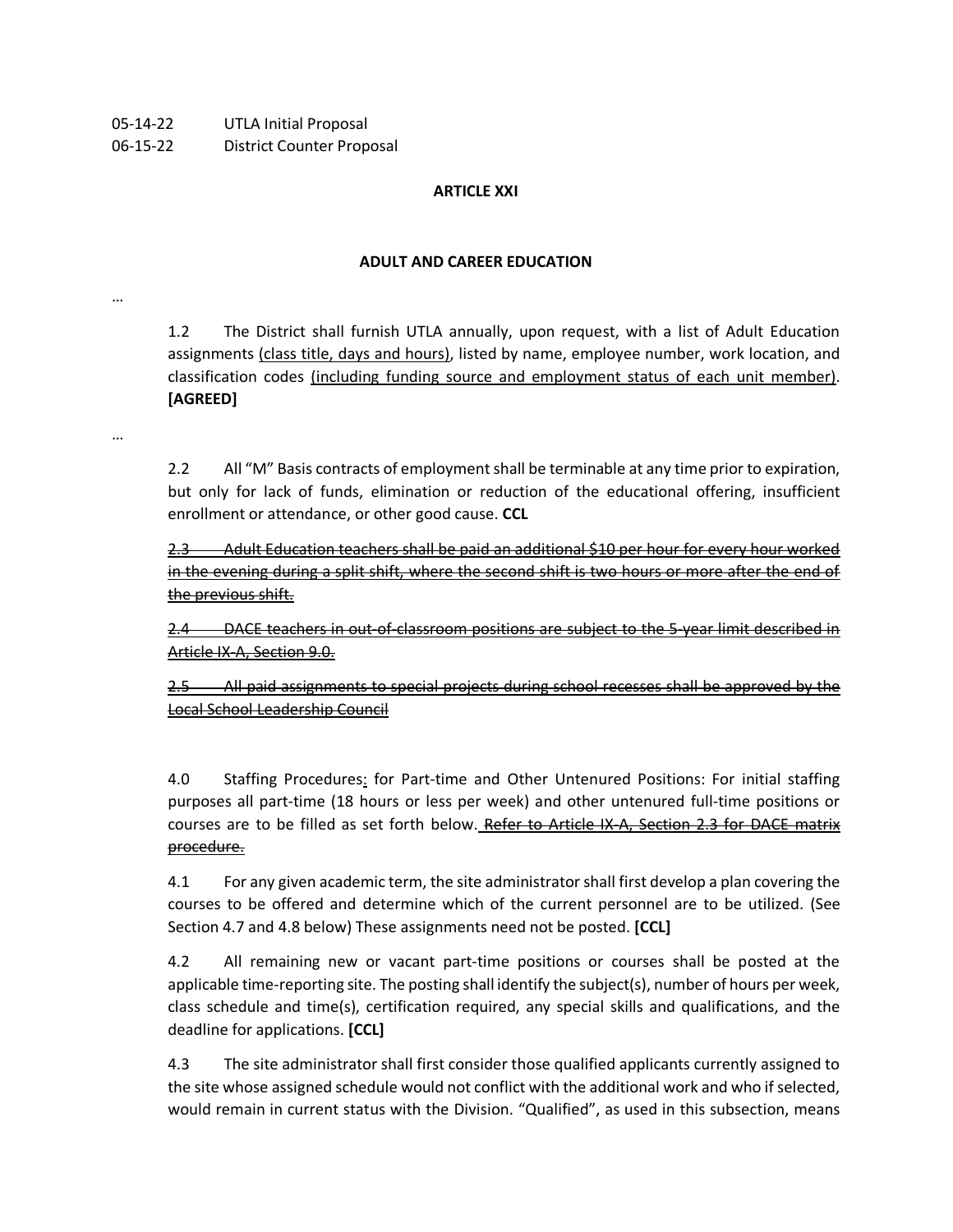that the applicant: Has taught the same course or closely related (e.g. English 1,2,3,4) course in the same subject (either in Adult Education funded programs or "M" Basis categorically funded programs) during the most recent six semesters, possesses the requisite credential, possesses appropriate training and/or experience needed for the position, and possesses the needed instructional skills or qualifications as stated on the job postings. **[CCL]**

4.4 Remaining unfilled positions shall be posted at the Division Central Office and at the time reporting sites and major branches and a copy faxed to UTLA. To apply for such positions a person must be either qualified as provided above or possess other appropriate training and/or experience needed for the position, possess the requisite credential, and possess the instructional skills or qualifications as stated in the job posting. Positions shall be posted as soon as they are known to be available. The site Administrator shall select from among the applicants. **[CCL]**

4.5 The site administrator shall select from among the qualified applicants at the site to fill each position before looking to other sources, provided that the site administrator shall not be so restricted when selecting for grant programs, partnership programs, community based programs, government/industry sponsored and/or other special contracts which involve other special selection arrangements. This special program/contract exemption shall be applicable only to bona fide programs, and shall not be used as an artifice to avoid the general requirements of this section. **[CCL]**

4.7 In the case of current personnel who are not to be renewed due to elimination or reduction of educational offerings, lack of work or lack of funds (an "over-teachered" condition) during the initial staffing period prior to commencement of instruction, the following procedures shall apply: **[CCL]**

- a. The site administrator shall first identify the affected course(s), including closely related courses in the same subject (e.g. English 1, 2, 3, 4); **[CCL]**
- b. The longevity of all non-tenured personnel teaching the course(s) and assigned to the time-reporting site shall be reviewed. **[CCL]**
	- 1. Longevity is measured by the number of consecutive uninterrupted years of satisfactory service in the subject field in the Division. Time spent on approved unpaid leaves of absence does not count as time served but does not constitute an interruption of the "consecutive" service requirement. Time spent as a continuing employee in DACE that does not meet the requirements for an additional year of longevity shall not result in the loss of the cumulative longevity requirement so long as such time does not exceed two school years. **[CCL]**
	- 2. To qualify for a year of longevity service, the individual must have served at least 380 hours during that school year excluding summer school. Prior to July 1, 2001 156 hours were required to qualify for a year of longevity. **[AGREED]**
	- 3. Service in any Adult Education Division program shall apply. However, until such time as the District has the computer capacity to track service on a District-wide basis, the District will look solely to the service at the current time reporting site, unless the individual requests consideration of prior service from another site.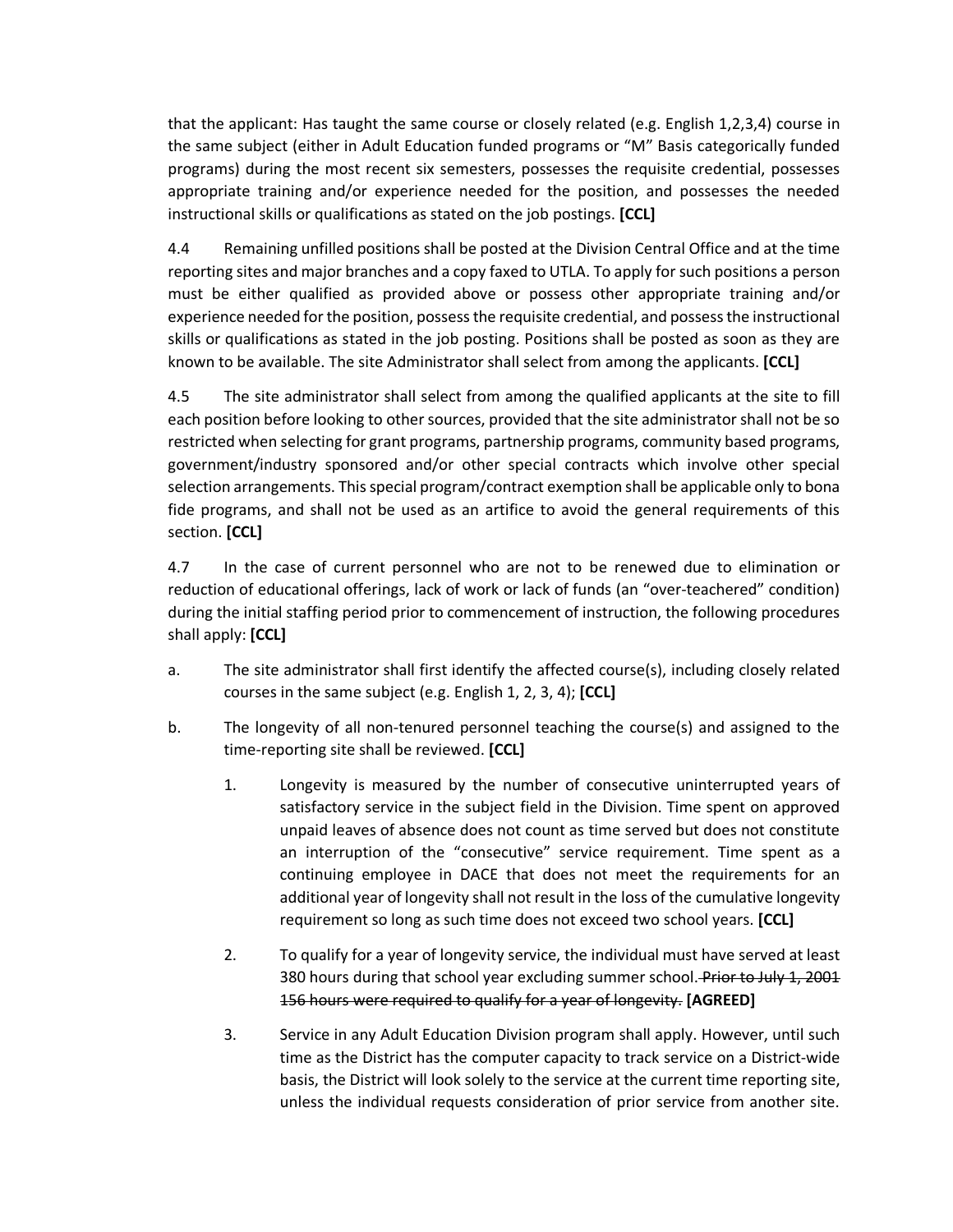Such a request must be made prior to May 1, to be effective for the next school year.

- c. The person with the least longevity shall be released unless the site administrator reasonably determines that the person has needed instructional skills or qualifications not possessed by an employee with greater longevity. **[CCL]**
- d. The above release procedures shall be in effect throughout the initial staffing period and shall cease to be in effect when instruction commences. (See Section 7.0 for later releases resulting from falling attendance). **[CCL]**
- e. The above release procedures are not applicable to the special contract arrangements referenced in Section 4.5 above. **[CCL]**

5.0 Staffing Procedures for Tenured Positions: All new or vacant positions of more than 18 hours per week identified as tenured positions shall be posted by June 1 for the fall semester and January 5 for the spring semester and filled at the discretion of the site administrator. **[CCL]**

- a. Thirty hours per week (120 hours per pay period) is recognized as the full time equivalency (FTE) for all Adult Education funded classifications in which tenure is earned (currently ESL, Academic, Parenting, Programs for Older Adults, Adults with Disabilities and Teacher Counselors). **[CCL]**
- b. Tenure shall be earned at any number of hours greater than sixty percent of the FTE or more than eighteen hours per week (more than 72 hours per pay period). The Division acknowledges that once tenure is acquired, it shall have an on-going obligation to offer assignments at the number of hours held by the employee when tenured. After completing the probationary period, employees may increase the number of hours for which they are tenured, not to exceed thirty hours per week (120 hours per pay period). A reasonable effort shall be made to offer assignments to interested and qualified employees who are tenured at less than thirty hours with additional hours that become available over their tenured hours, up to the thirty hours of FTE. **[CCL]**
- The 2000-01 school year shall be counted toward tenure for eligible current probationary employees. In addition, employees who are tenured at 20 hours per week but who have been working for up to 30 hours per week in the same classification for the 1999-2000 and 2000-01 school years, shall be tenured at the hours worked effective July 1, 2001. **[AGREED]**
- d. See Article IX-A, Section 2.3 for specific directions regarding the DACE matrix process.
- 5.2 The District has committed to replace tenured Adult Education positions which have become lost to attrition (resignation, retirement, death) provided that funding to DACE is equal to or greater than the available funding for the previous year and there is documented student need in the subject area(s) for the positions.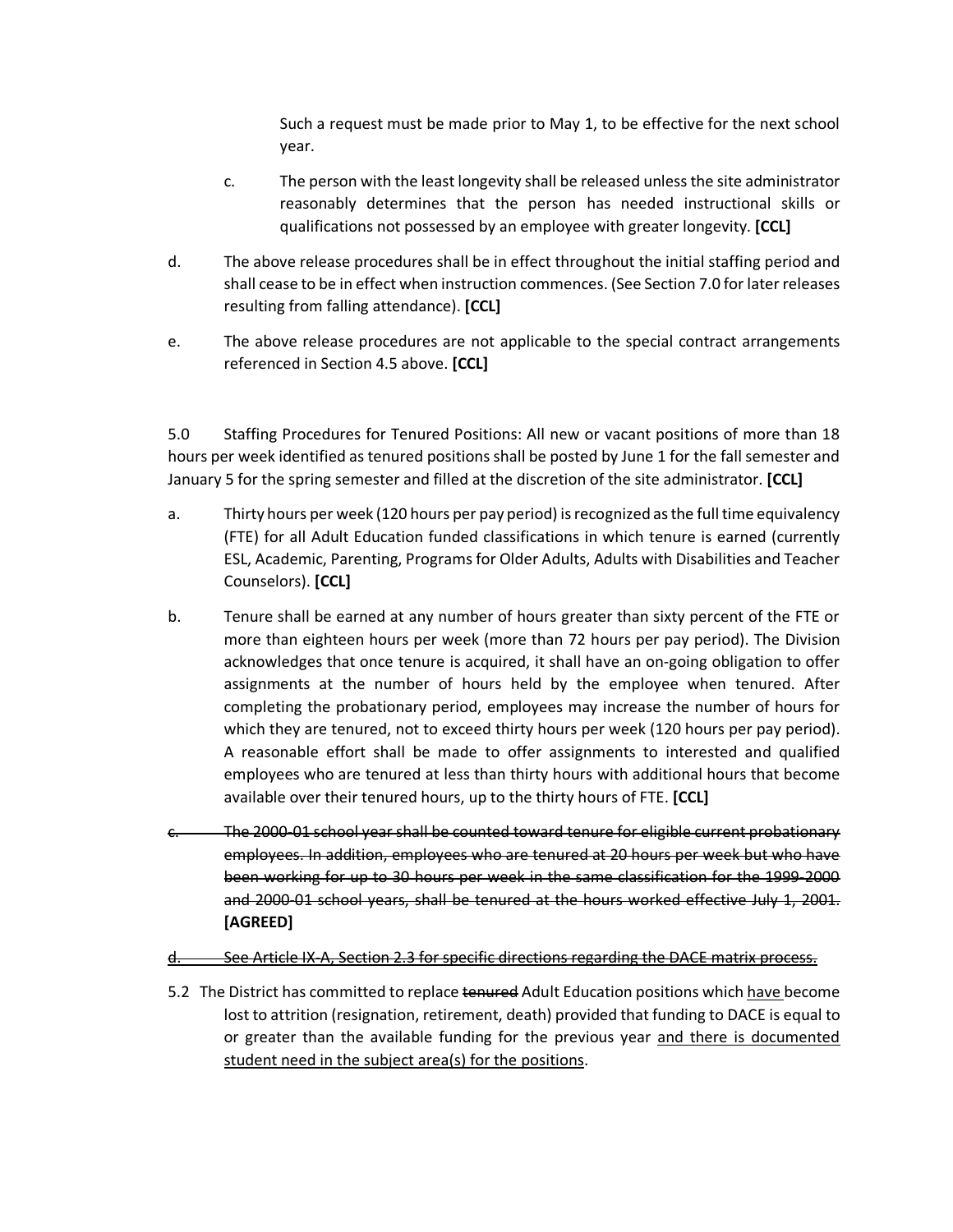8.0 The District agrees to continue the practice of paying an Earned Salary Allowance (E.S.A.) to employees in the Division. The threshold of eligibility shall be ten hours per week**.** 

10.1 The Memorandum of Understanding dated December 5, 2002 shall be deemed incorporated herein, and the parties shall meet and discuss implementation thereof. **[AGREED]**

10.3 Part-Time Leave:

a. HOLD

- b. A Part-Time leave may shall be granted on a year-by-year or term basis subject to school schedules, availability of classes, and approval by the principal and the Division of Adult and Career Education (DACE).
- c. An application must be on file in the DACE Personnel Office by March 15 for the upcoming school year. **[CCL]**
- d. Eligibility for health and welfare benefits for employees who work less than half-time will be determined pursuant to Article XVI, Section 3.0. **[CCL]**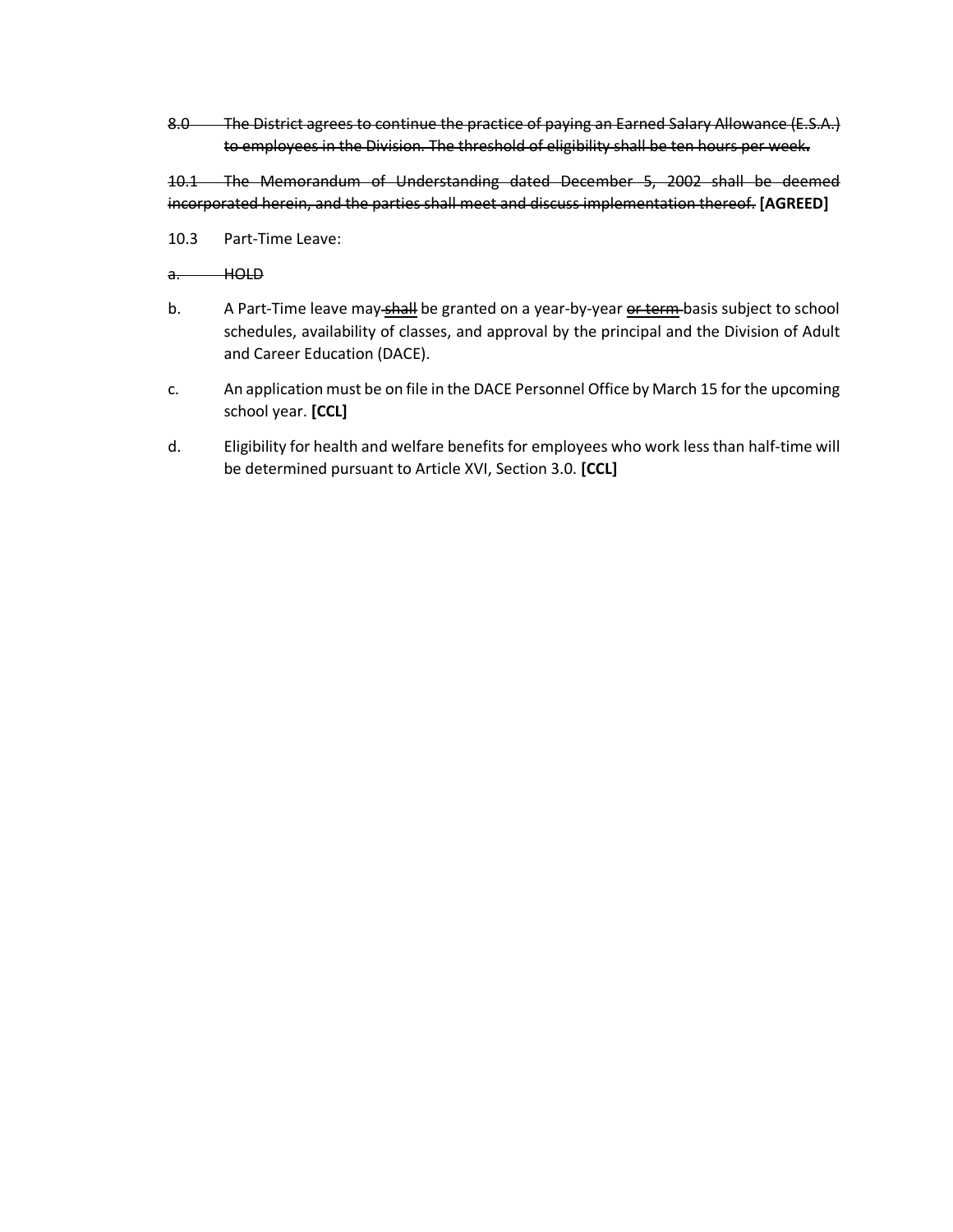- 05-12-22 UTLA Proposal
- 06-15-22 District Counter-Proposal

## ARTICLE XXV

## ACADEMIC FREEDOM AND RESPONSIBILITY

- **2.1** Curricula: Teachers shall have the opportunity to approve and give input into the curriculum and pedagogy including the incorporation of SEL.
- …

Standardized assessments that are not state or federally mandated shall not be required and shall only be utilized at the discretion of the teacher.

- 4.0 LAUSD/UTLA District Assessment Committee: A joint District-UTLA committee shall meet at least five (5) three (3) times per year for the 2022-2025 school years. The committee shall be comprised of four (4) members from the District, four (4) members from UTLA, and four (4) parents (two (2) appointed by the District and two (2) appointed by UTLA. These positions should include representatives of elementary, secondary and special student populations. The committee shall be charged with the following: reviewing the purpose of assessments, types of assessments and the evidence-base use of assessments in the instructional program.
	- a. Compile a list of all state and federally mandated assessments including the purpose, efficacy, length of time to administer and review, and cost.
	- b. Make recommendations to Reduce the number of and the amount of time necessary to administer and grade District assessments by at least 50% at each grade level to preserve instructional time.
- 5.0 Academic Freedom and Ethnic Studies: Teachers shall be supported and provided with ongoing resources, support and curriculum in order to successfully implement Ethnic Studies and culturally and linguistically responsive pedagogy. Teachers shall be supported and provided with ongoing resources, support professional development opportunities, and curriculum developed and/or reviewed by the LAUSD-UTLA Ethnic Studies Committee to successfully implement Ethnic Studies. The LAUSD-UTLA Ethnic Studies Committee may provide input regarding these resources.